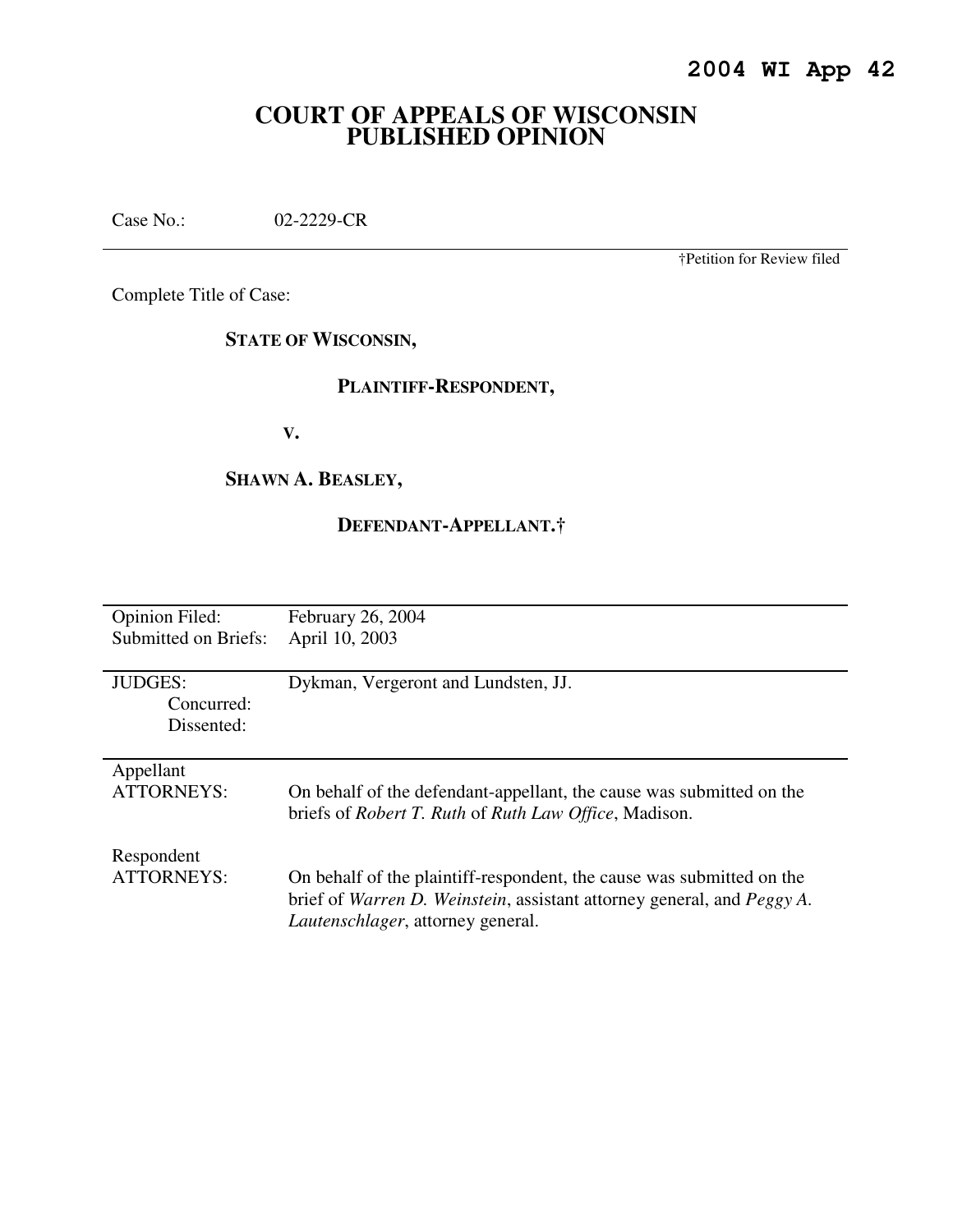# **2004 WI App 42**

**NOTICE** 

 **This opinion is subject to further editing. If published, the official version will appear in the bound volume of the Official Reports. A party may file with the Supreme Court a petition to review an adverse decision by the Court of Appeals.** *See* **WIS. STAT. § 808.10** 

**and RULE 809.62.** 

# **COURT OF APPEALS DECISION DATED AND FILED**

### **February 26, 2004**

**Cornelia G. Clark Clerk of Court of Appeals**

# **Appeal No. 02-2229-CR Cir. Ct. No. 00-CF-154**

### **STATE OF WISCONSIN IN COURT OF APPEALS**

**STATE OF WISCONSIN,** 

#### **PLAINTIFF-RESPONDENT,**

 **V.** 

**SHAWN A. BEASLEY,** 

 **DEFENDANT-APPELLANT.** 

 APPEAL from a judgment and an order of the circuit court for Dane County: ANGELA B. BARTELL, Judge. *Affirmed*.

Before Dykman, Vergeront and Lundsten, JJ.

¶1 LUNDSTEN, J. Shawn Beasley appeals a judgment of conviction and postconviction ruling of the circuit court. Beasley challenges two burglary charges, and his resulting convictions, on multiplicity grounds. We reject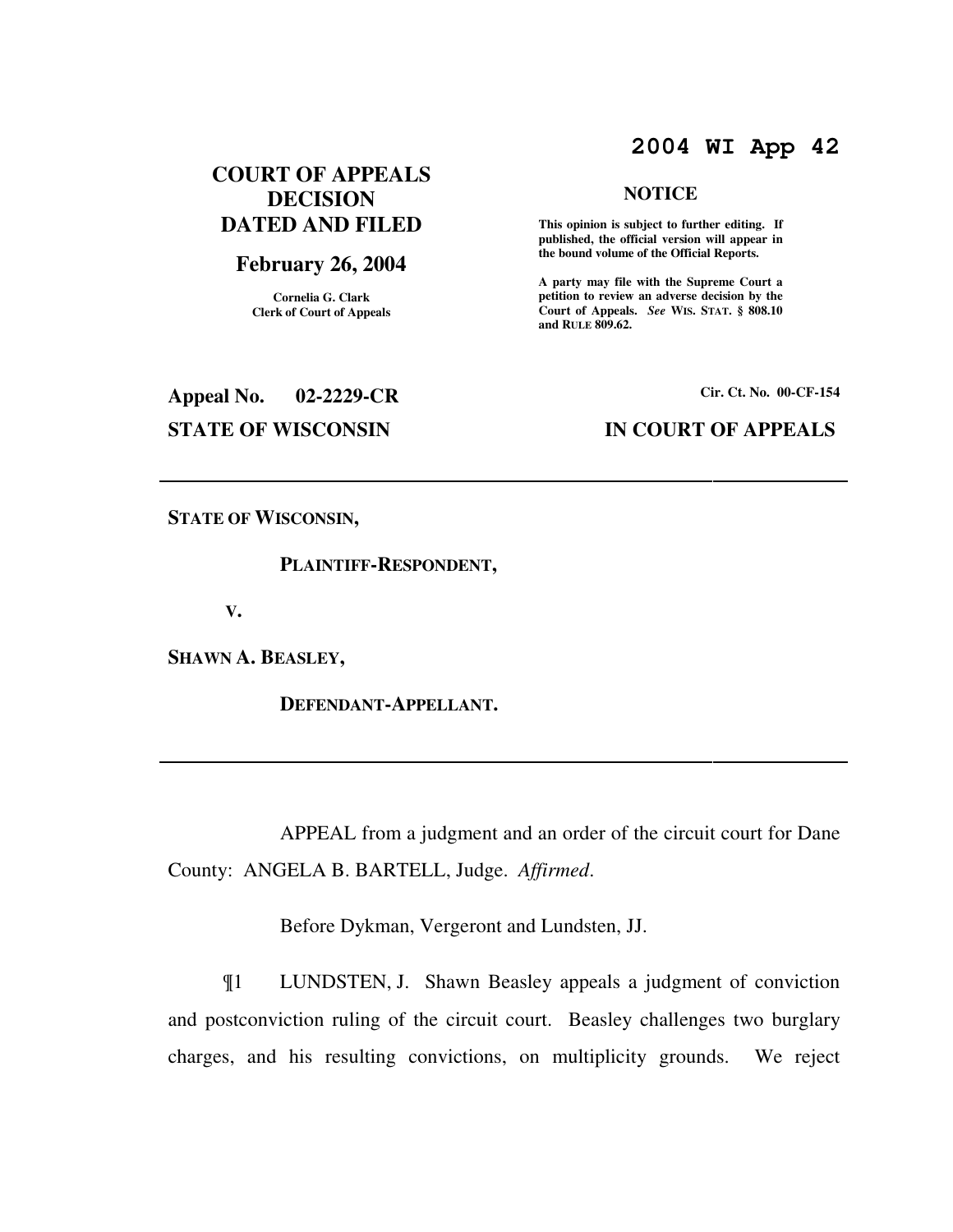Beasley's arguments and affirm the judgment of conviction and postconviction ruling of the circuit court.

#### *Background*

¶2 Shawn Beasley and other men were charged with multiple serious crimes arising out of a home invasion and fatal shooting. Beasley was tried before a jury on seven charges. He was convicted on all counts, including the first-degree intentional homicide of Adrian Gonzalez.

¶3 Beasley's challenge on appeal involves only two of his convictions: Count 5, burglary with intent to steal while armed with a dangerous weapon, in violation of WIS. STAT.  $\S 943.10(2)(a)$  (1997-98),<sup>1</sup> and Count 6, burglary with intent to steal while committing a battery upon a person lawfully in the burglarized enclosure, in violation of § 943.10(2)(d). Beasley contends these charges and the corresponding convictions are multiplicitous. Beasley raised his multiplicity challenge for the first time during postconviction proceedings, and the circuit court rejected it. Beasley asks this court to vacate one of these convictions.

# *Discussion*

¶4 Beasley presents a multiplicity challenge. He asserts he was twice charged with and convicted of the underlying crime of burglary with intent to steal, as that crime is defined in WIS. STAT. § 943.10(1). In Beasley's view, he was convicted of this crime once when he was convicted of Count 5, burglary with intent to steal while armed with a dangerous weapon  $(\S 943.10(2)(a))$ , and a

 $\overline{a}$ 

<sup>&</sup>lt;sup>1</sup> All references to the Wisconsin Statutes are to the 1997-98 version unless otherwise noted.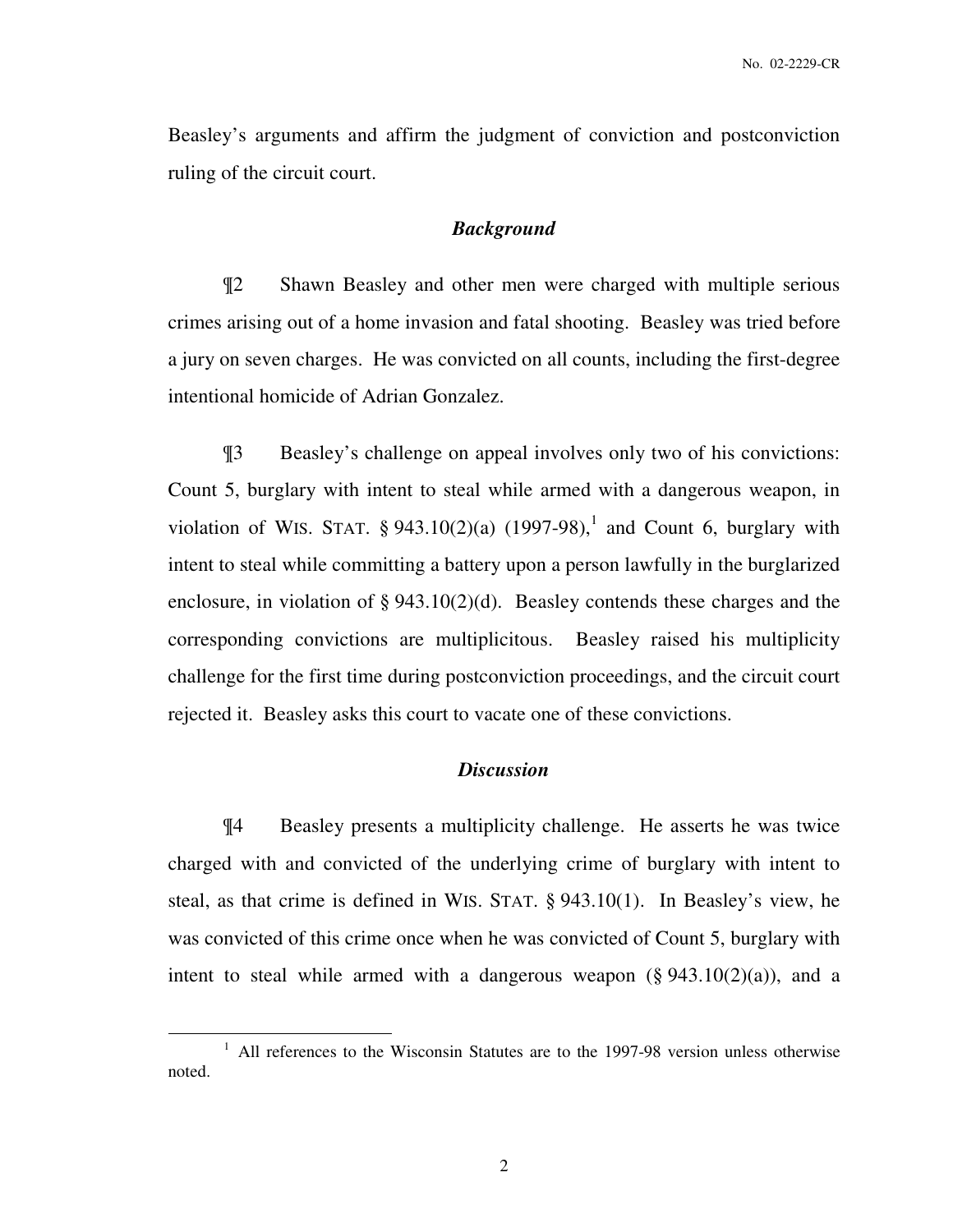second time when he was convicted of Count 6, burglary with intent to steal while committing a battery upon a person lawfully in the burglarized enclosure  $(\S 943.10(2)(d))$ . Beasley contends that the "while armed" element of Count 5 and the battery element of Count 6 are penalty enhancers that enhance the same Class C felony, burglary, to a Class B felony. $^{2}$ 

¶5 We reject Beasley's challenge for two reasons. First, the subsections of WIS. STAT. § 943.10(2) do not define penalty enhancers, they define distinct crimes. Second, Beasley has not met his burden of showing that the legislature did not intend to impose multiple punishments. $3$ 

#### *Standard of Review*

¶6 We review double jeopardy and multiplicity challenges without deference to the circuit court. *See State v. Multaler*, 2002 WI 35, ¶52, 252 Wis. 2d 54, 643 N.W.2d 437; *State v. Anderson*, 219 Wis. 2d 739, 746, 580 N.W.2d 329 (1998).

#### *Method for Reviewing Multiplicity Claims*

¶7 In *State v. Davison*, 2003 WI 89, 263 Wis. 2d 145, 666 N.W.2d 1, the supreme court explained the "established methodology" for reviewing multiplicity claims:

 $\overline{a}$ 

<sup>&</sup>lt;sup>2</sup> The convictions in this case relate to crimes committed before February 1, 2003. For crimes committed on or after that date, burglary under WIS. STAT. § 943.10(1) has been reclassified to a Class F felony and burglary under § 943.10(2) has been reclassified as a Class E felony. *See* 2001 Wis. Act 109, §§ 721, 722, 9459.

<sup>&</sup>lt;sup>3</sup> Beasley acknowledges that he first raised his multiplicity claim in a postconviction motion. Nonetheless, the circuit court chose to address Beasley's claim on the merits, and the State invites this court to do the same. Accordingly, we do not address possible waiver arguments.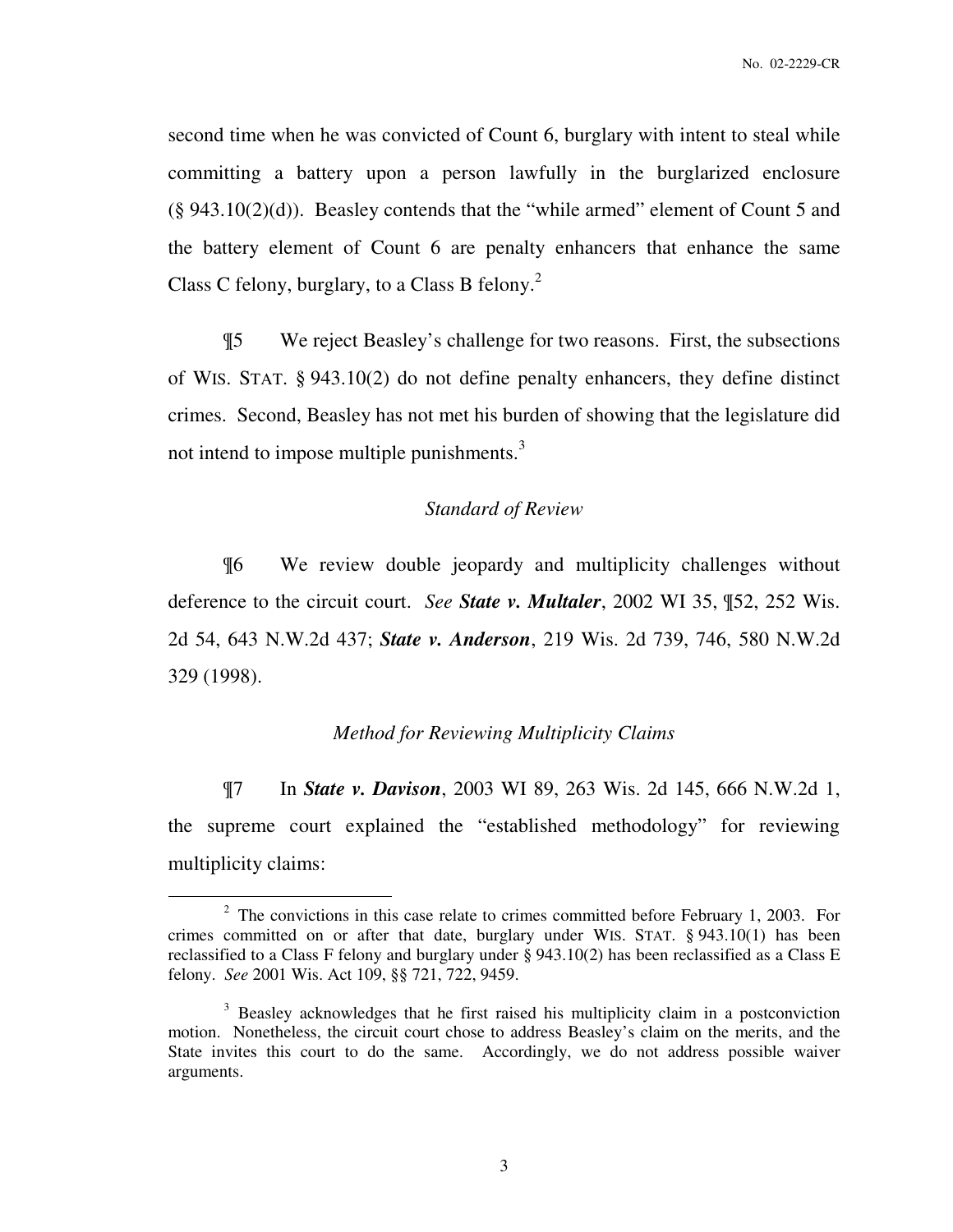First, the court determines whether the charged offenses are identical in law and fact using the *Blockburger* test. If it is determined, using this test, that the offenses are identical in law and fact, the presumption is that the legislative body did not intend to punish the same offense under two different statutes. "Accordingly, where two statutory provisions proscribe the 'same offense,' they are construed not to authorize cumulative punishments *in the absence of a clear indication of contrary legislative intent*." (emphasis added).

Conversely, if under the *Blockburger* test the charged offenses are different in law or fact, a presumption arises that the legislature did intend to permit cumulative punishments. "This presumption can only be rebutted by clear legislative intent to the contrary."

Second, even if the charged offenses are *not* identical in law and fact, the court must still determine whether the legislature intended multiple offenses to be brought as a single count. At this juncture, however, it is the defendant's burden to show a clear legislative intent that cumulative punishments are not authorized.

Id.,  $\P$ [43-45 (citations omitted).

¶8 The *Blockburger* test inquires whether "each provision requires proof of an additional fact which the other does not." *Blockburger v. United States*, 284 U.S. 299, 304 (1932). Stated differently, courts must "consider whether each of the offenses … requires proof of an element or fact that the other does not." *State v. Derango*, 2000 WI 89, ¶30, 236 Wis. 2d 721, 613 N.W.2d 833.

¶9 If, under *Blockburger*, charges are not identical in law and fact, there is no potential double jeopardy violation. *See Davison*, 263 Wis. 2d 145, ¶¶33, 46. Instead, when charges are not identical in law and fact, the remaining multiplicity question is whether there is a due process violation. A due process violation is present if "*the legislature did not intend to authorize multiple convictions and cumulative punishments*." *Id.*, ¶46. The *Davison* court provides guidance for this particular type of legislative intent inquiry: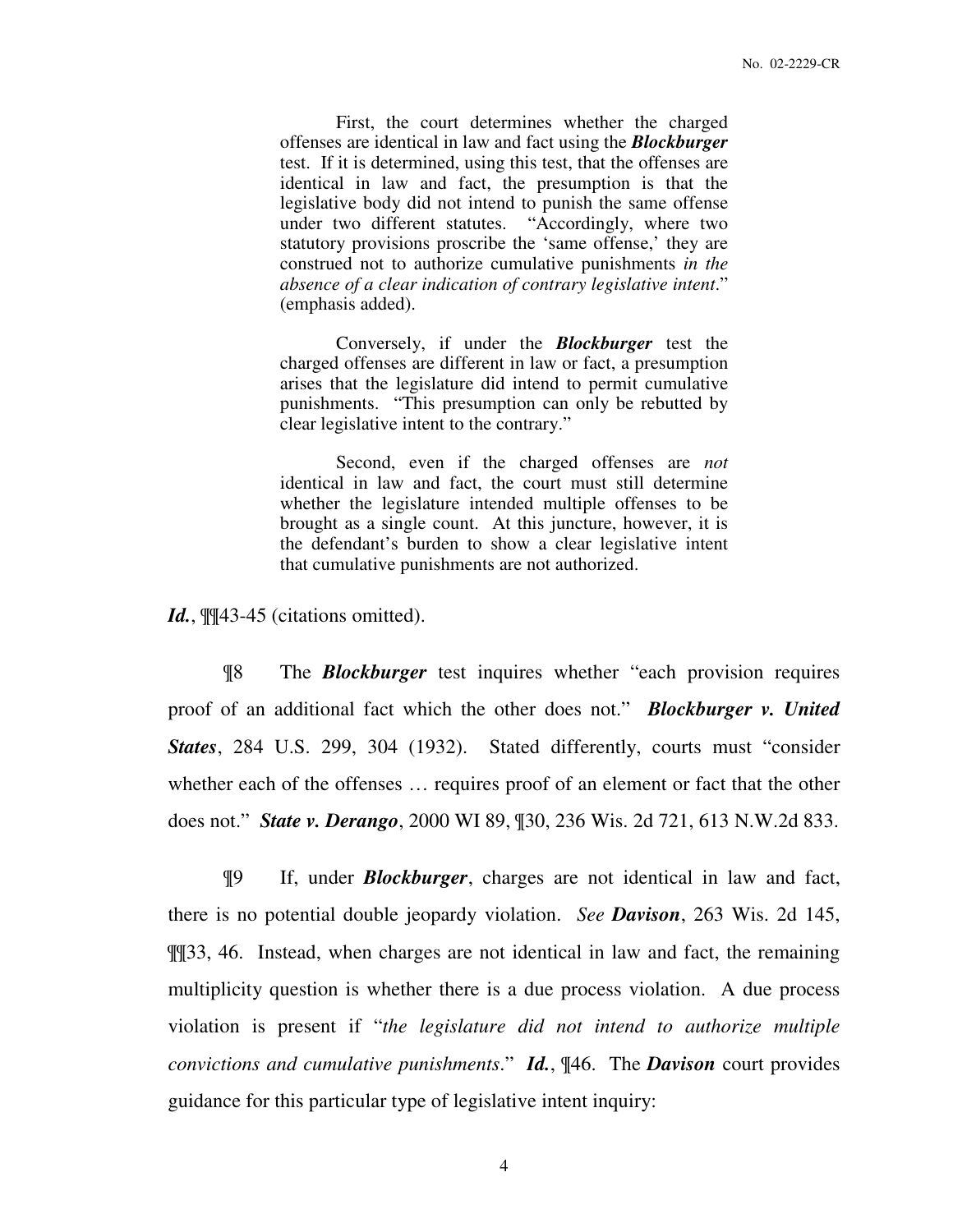As we seek legislative intent in a multiplicity claim, the court does not stop at the language of the subsection. Instead, we analyze four factors to determine legislative intent: (1) all applicable statutory language; (2) the legislative history and context of the statute; (3) the nature of the proscribed conduct; and (4) the appropriateness of multiple punishment for the conduct.

*Id.*, ¶50. The dissent in *Davison* points out that this analysis deviates from the "traditional rules for discerning legislative intent," which the dissent describes as follows: the "usual statement is that if a statute is ambiguous, the court examines the history, context, subject matter and object of the statute to discern legislative intent." *Id.*, ¶¶117, 123 n.9 (Abrahamson, C.J., dissenting).

¶10 Thus, *Davison* sets forth the following analysis. If charged offenses are identical in law and fact using the *Blockburger* test, there is a presumption that the legislature did not intend multiple punishments. This presumption is only overcome by a clear indication of contrary legislative intent. On the other hand, if charged offenses are *not* identical in law and fact using the *Blockburger* test, there is no potential double jeopardy problem, but there may be a due process problem if the legislature did not intend to authorize cumulative punishments. In this second situation, there is a presumption that the legislature intended to permit cumulative punishments, and the defendant has the burden of overcoming this presumption by showing a clear legislative intent that cumulative punishments are not authorized. The defendant must meet that burden in light of four factors: (1) all applicable statutory language; (2) legislative history and context of the statute; (3) the nature of the proscribed conduct; and (4) the appropriateness of multiple punishment.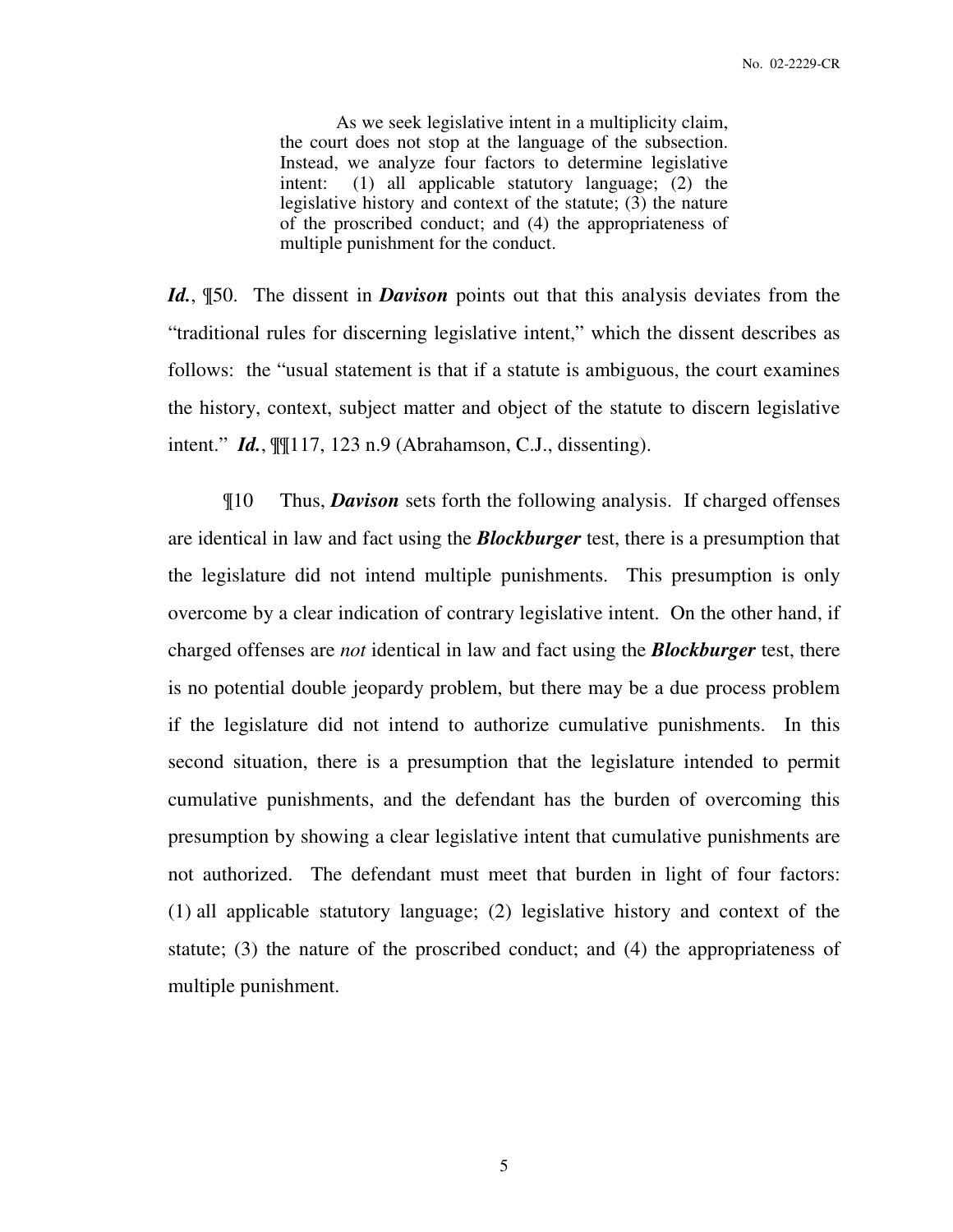#### *Application of Multiplicity Review Method to the Facts of this Case*

¶11 We must first consider the *Blockburger* test, which looks at the elements of the charged crimes. Our analysis under *Blockburger* is affected by the validity of Beasley's assertion that the statutory scheme involves penalty enhancers. Accordingly, we begin by addressing Beasley's penalty enhancer argument.

¶12 In Beasley's view, the subsections of WIS. STAT. § 943.10(2) define penalty enhancers for the underlying crime of burglary, as defined in § 943.10(1). The relevant statutory language reads as follows:

> **943.10 Burglary. (1)** Whoever intentionally enters any of the following places without the consent of the person in lawful possession and with intent to steal or commit a felony in such place is guilty of a Class C felony:

> > (a) Any building or dwelling; or

….

**(2)** Whoever violates sub. (1) under any of the following circumstances is guilty of a Class B felony:

(a) While armed with a dangerous weapon or a device or container described under s. 941.26(4)(a); or

(b) While unarmed, but arms himself with a dangerous weapon or a device or container described under s. 941.26(4)(a) while still in the burglarized enclosure; or

(c) While in the burglarized enclosure opens, or attempts to open, any depository by use of an explosive; or

(d) While in the burglarized enclosure commits a battery upon a person lawfully therein.

¶13 Beasley's argument, that the subsections of WIS. STAT. § 943.10(2) define *penalty enhancers* rather then individual crimes, has superficial appeal and, at first blush, might appear to comport with common sense. But our analysis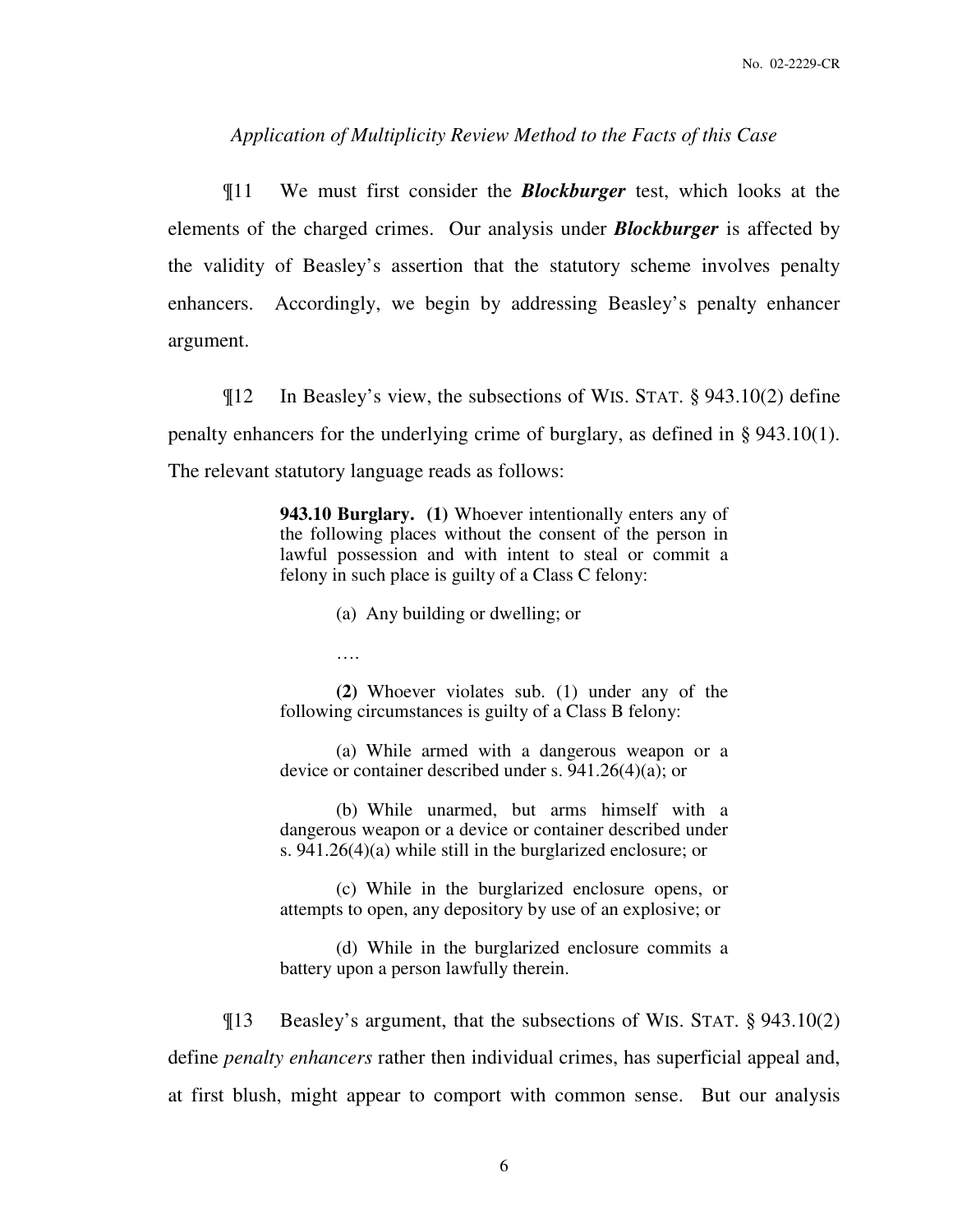cannot rest on loose characterizations of a statutory scheme. A clear-eyed review of the statutes shows that the legislature did not fashion the subsections of § 943.10(2) as penalty enhancers. Instead, the plain language used defines standalone crimes, each with an element the others do not have.

¶14 Penalty enhancers, such as those defined in Chapter 939, authorize specified increases to separate specified penalties for underlying crimes. Thus, the underlying crime has a penalty, and the enhancer adds an additional penalty. Because of this structure, when the facts support multiple penalty enhancers, multiple enhancers may normally be applied to the same underlying crime. That is not the structure of WIS. STAT. § 943.10(2).

¶15 The subsections of WIS. STAT. § 943.10(2) each define a complete stand-alone crime. For example,  $\S 943.10(2)(a)$  reads:

> **(2)** Whoever violates [§ 943.10(1)] under any of the following circumstances is guilty of a Class B felony:

> (a) While armed with a dangerous weapon or a device or container described under s. 941.26(4)(a) ….

This language does not add an additional penalty to an underlying crime; it fully defines a distinct Class B felony. Section 943.10(2) *incorporates* the definition of burglary contained in § 943.10(1). Unlike a penalty enhancer, § 943.10(2)(a) contains all of the elements of the crime and is properly read as follows:

> Whoever intentionally enters any of the places specified in § 943.10(1) without the consent of the person in lawful possession and with intent to steal or commit a felony, while armed with a dangerous weapon or a device or container described under s. 941.26(4)(a), is guilty of a Class B felony.

¶16 Further, unlike penalty enhancers, the various aggravating circumstances in the subsections of WIS. STAT. § 943.10(2) cannot be added to the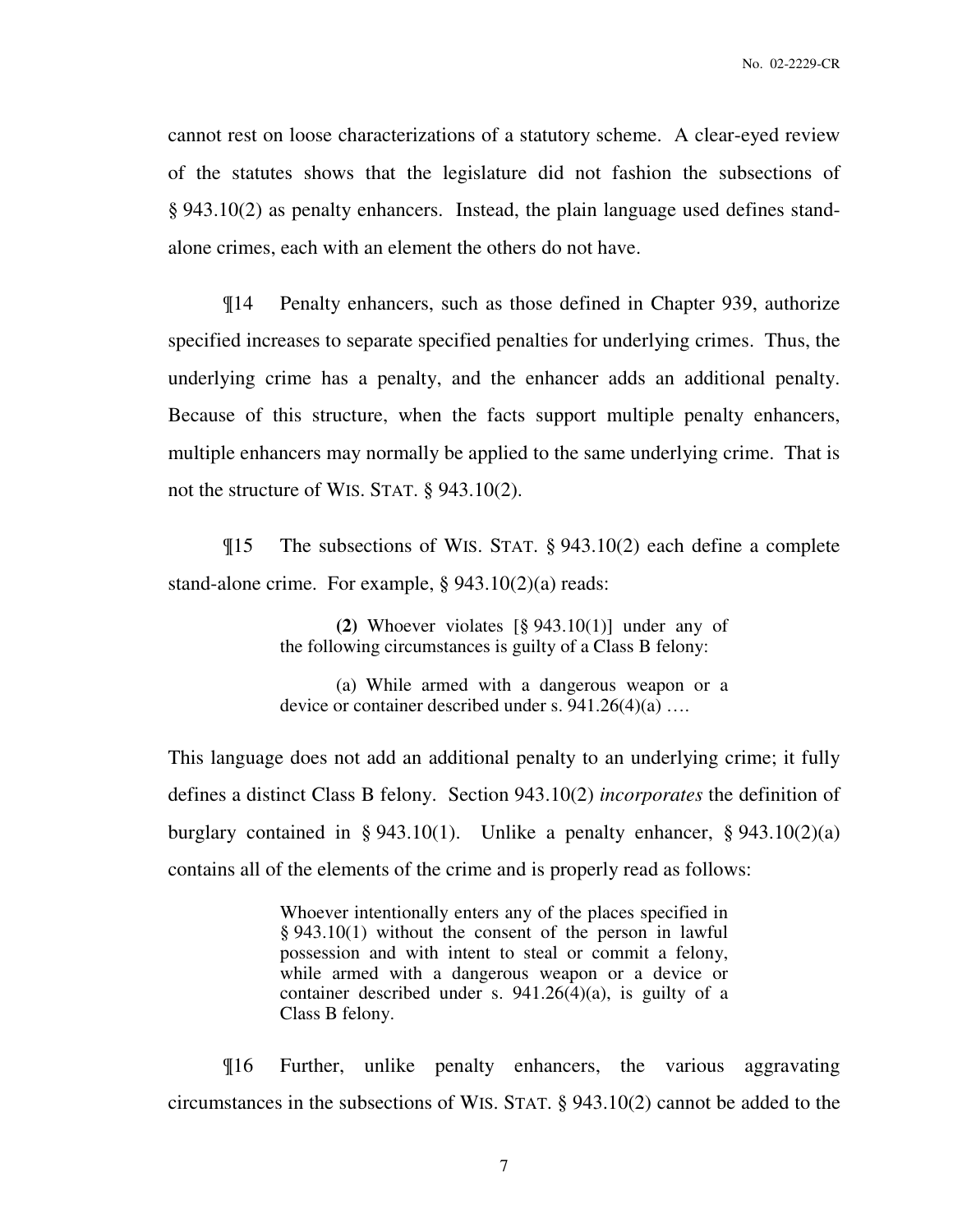underlying crime of burglary, either singly or in multiples. The reason is simple: they are fully defined stand-alone crimes, not penalty enhancers.

¶17 Beasley asserts that the easiest way to understand his multiplicity challenge is to consider the following hypothetical:

> What would [have happened] if the jury [had] convicted [Beasley] on count five and six, but answered the enhancement questions in the negative? In this possible scenario, [Beasley] would be convicted of two counts of the exact same Burglary with Intent to Steal. That is obviously a double jeopardy violation.

The problem with Beasley's hypothetical is twofold. First, it really constitutes a challenge to the structure of the jury instructions, not a challenge to the propriety of multiple convictions under the statutes. In the absence of an objection to alleged instructional error, "this court is without the power to consider the objection." *State v. Ward*, 228 Wis. 2d 301, 305, 596 N.W.2d 887 (Ct. App. 1999).<sup>4</sup> Second, we agree with the trial court that the jury could *not* have found Beasley guilty of burglary only and, therefore, could not have found him twice guilty of that crime only.

¶18 The verdict forms for both Counts 5 and 6 were in the same format. The verdict form for Count 5, burglary with intent to steal while possessing a dangerous weapon, reads as follows:

> We, the Jury, find the defendant, Shawn A. Beasley, guilty of Party to the Crime of Burglary with Intent to Steal, in violation of sections  $943.10(2)(a)$ , and  $939.05$ , of

 $\overline{a}$ 

<sup>&</sup>lt;sup>4</sup> We may, however, address unobjected-to jury instructions "by way of our discretionary reversal authority under WIS. STAT. § 752.35." *State v. Sterzinger*, 2002 WI App 171, ¶19 n.7, 256 Wis. 2d 925, 649 N.W.2d 677, *review denied*, 2002 WI 121, 257 Wis. 2d 118, 653 N.W.2d 890 (Sept. 26, 2002) (No. 01-1440-CR).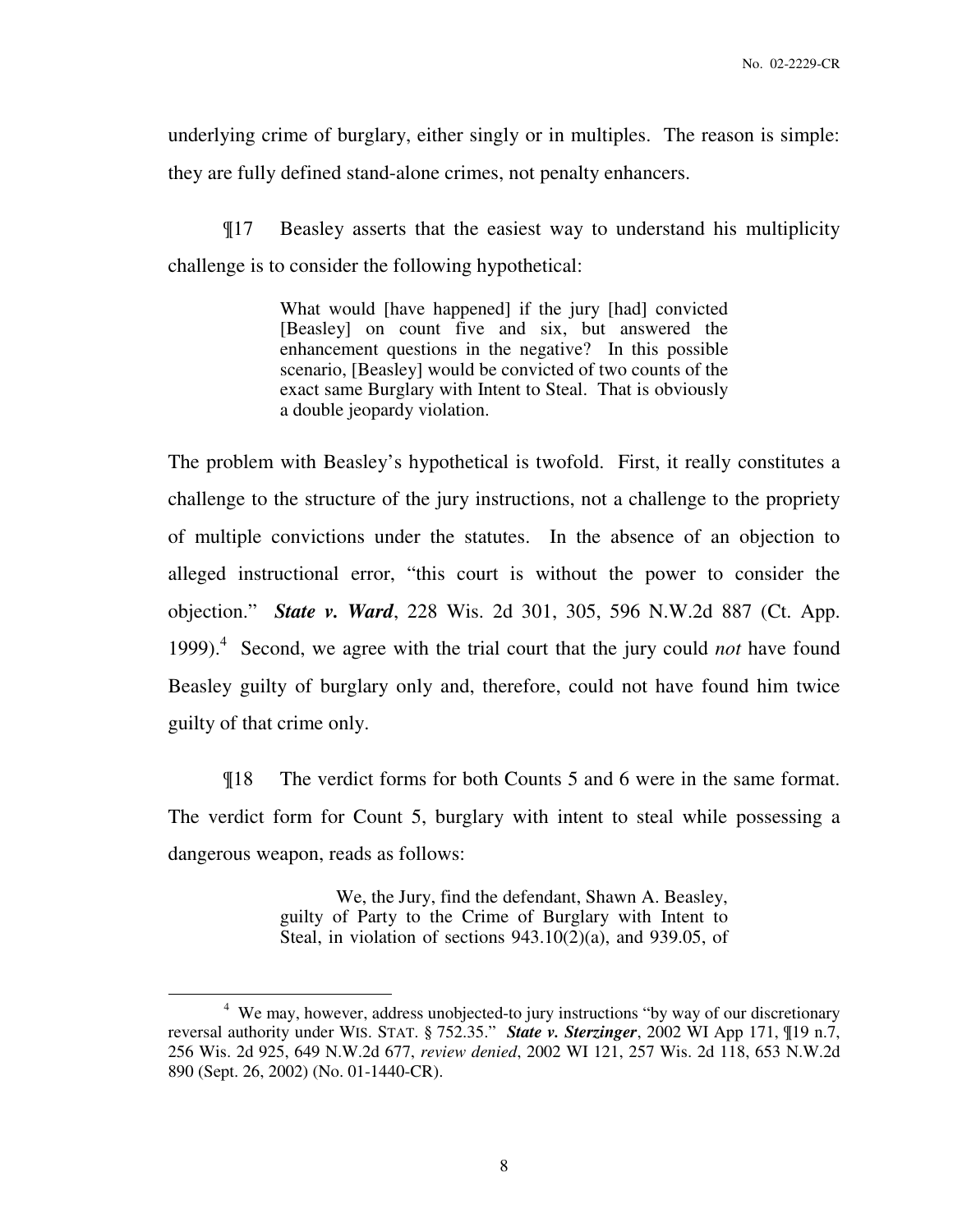the Wisconsin Statutes, as charged in Count 5 of the Information herein.

IF YOU FIND THE DEFENDANT GUILTY OF COUNT 5, YOU MUST ANSWER THE FOLLOWING QUESTION:

 Was the crime of Party to the Crime of Burglary with Intent to Steal committed while possessing a dangerous weapon?

 Answer: \_\_\_\_\_\_\_\_\_\_\_\_\_  $("Yes" or "No")$ 

 $\overline{a}$ 

Although this verdict form told the jury it should only address the last element if it found Beasley "guilty of Count 5," the form did not provide a place for the jury to render a verdict on Count 5 without the weapon possession element. Rather, the jury was given only two choices: answer "Yes" or answer "No" to the existence of the weapon possession element. By answering yes, Beasley's jury affirmed that it found all of the other elements of this Class B felony.<sup>5</sup> This form did not give

 Before you may find the defendant guilty of this offense, the State must prove by evidence which satisfies you beyond a reasonable doubt that the following four elements are present ….

 Number one, that the defendant or another intentionally entered a building.

 Two, that the defendant or another entered the building without the consent of any person in lawful possession.

 Three, that the defendant or another knew that the entry was without consent.

#### (continued)

 $<sup>5</sup>$  The instructions given to Beasley's jury make this clear. With respect to Count 5,</sup> those instructions read, in pertinent part:

Burglary, as defined by the Criminal Code of Wisconsin, is committed by one who intentionally enters a building without the consent of the person in lawful possession and with intent to steal.

Four, that the defendant or another entered the building with intent to steal.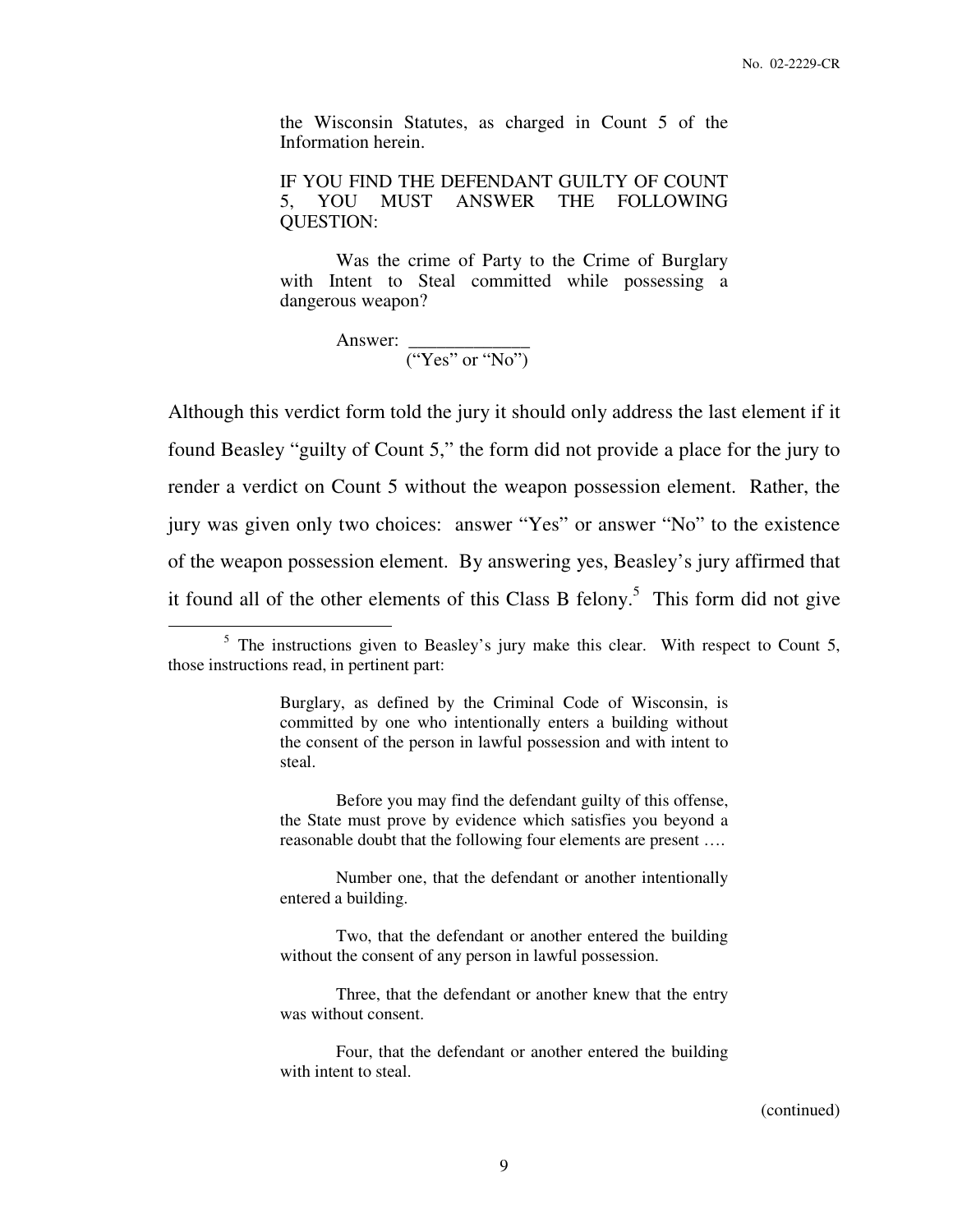the jury the opportunity to find Beasley guilty of burglary with intent to steal alone. If the jury did not find that all of the elements, including possessing a dangerous weapon, were present, its only option was to answer "no," resulting in acquittal on Count 5. The same is true with respect to Count 6.

¶19 Moreover, our resolution of Beasley's multiplicity challenge does not depend on the particular form of the verdicts in this case. The result would be the same even if the form verdicts had given Beasley's jury the opportunity to find Beasley guilty of simple burglary alone. In that situation, the verdict forms would have included two extra answers, but Beasley's jury still would have found the existence of all of the elements of the Class B felony defined in WIS. STAT.

….

 $\overline{a}$ 

 This portion of the definition of burglary all relate[s] to both Counts 5 and 6.

 If you are satisfied beyond a reasonable doubt that the defendant committed all the elements of burglary … you should find the defendant guilty of Count 5, party to the crime of burglary with intent to steal.

 If you are not so satisfied, you must find the defendant not guilty of Count 5.

 Count 5 of the Information alleges not only that the crime of burglary was committed, but also that crime was committed while armed with a dangerous weapon.

 If you find the defendant guilty of Count 5, party to the crime of burglary, you must answer the following questions yes or no: Was the crime of burglary committed while armed with a dangerous weapon?

Now, Count 5 charges in addition to that that this occurred while armed, and these instructions apply now to Count 5.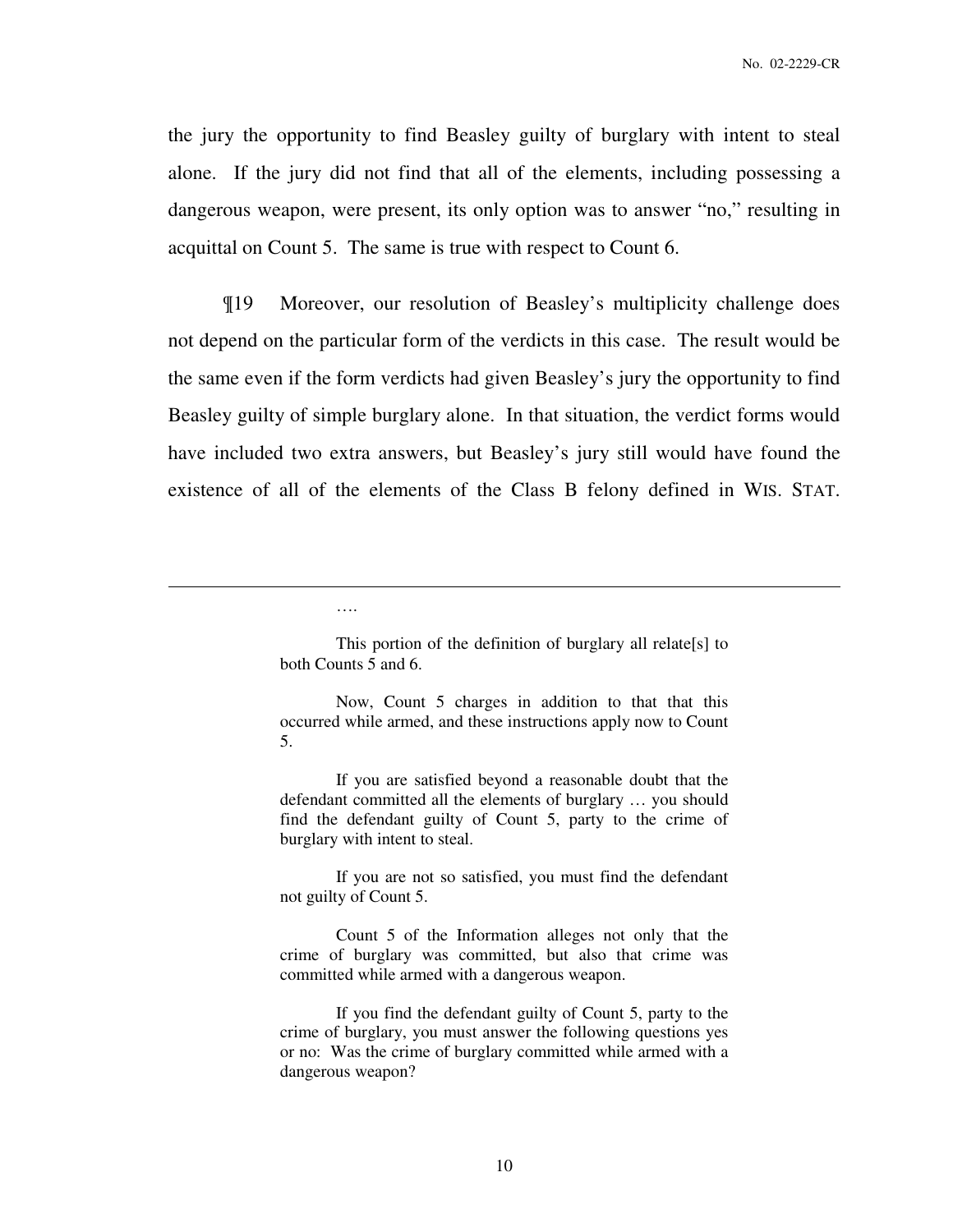§ 943.10(2)(a), and all of the elements of the separate Class B felony defined in  $§$  943.10(2)(d).

¶20 Having rejected Beasley's penalty enhancer argument, we now apply the first step of multiplicity analysis, the *Blockburger* test. The question is "whether each of the offenses in this case requires proof of an element or fact that the other does not." *Derango*, 236 Wis. 2d 721, ¶30. It is readily apparent that Count 5 requires proof of an element and a fact that Count 6 does not, namely, while armed with a dangerous weapon. Similarly, Count 6 requires proof of an element and a fact that Count 5 does not, namely, battery.

¶21 Because Counts 5 and 6 are not identical in law, there is no potential double jeopardy problem and it is presumed that the legislature intended to permit multiple punishments for these crimes. *See Davison*, 263 Wis. 2d 145, ¶¶43-46. There may, however, still be a due process problem if the legislature did not intend to authorize cumulative punishments. Thus, we turn our attention to legislative intent. Beasley has the burden of showing clear legislative intent that multiple punishments have not been authorized by the legislature. *Id.*, ¶¶44-45.

¶22 Normally, we would address the four legislative intent factors identified in *Davison*, that is, "(1) all applicable statutory language; (2) the legislative history and context of the statute; (3) the nature of the proscribed conduct; and (4) the appropriateness of multiple punishment for the conduct." *Id.*, ¶50. However, we need not address these factors individually because Beasley makes only two legislative intent arguments.

¶23 Beasley argues that the legislature created one underlying crime of burglary with four possible "enhancements" under WIS. STAT. § 943.10(2) and, therefore, the legislature could not have intended that a person be convicted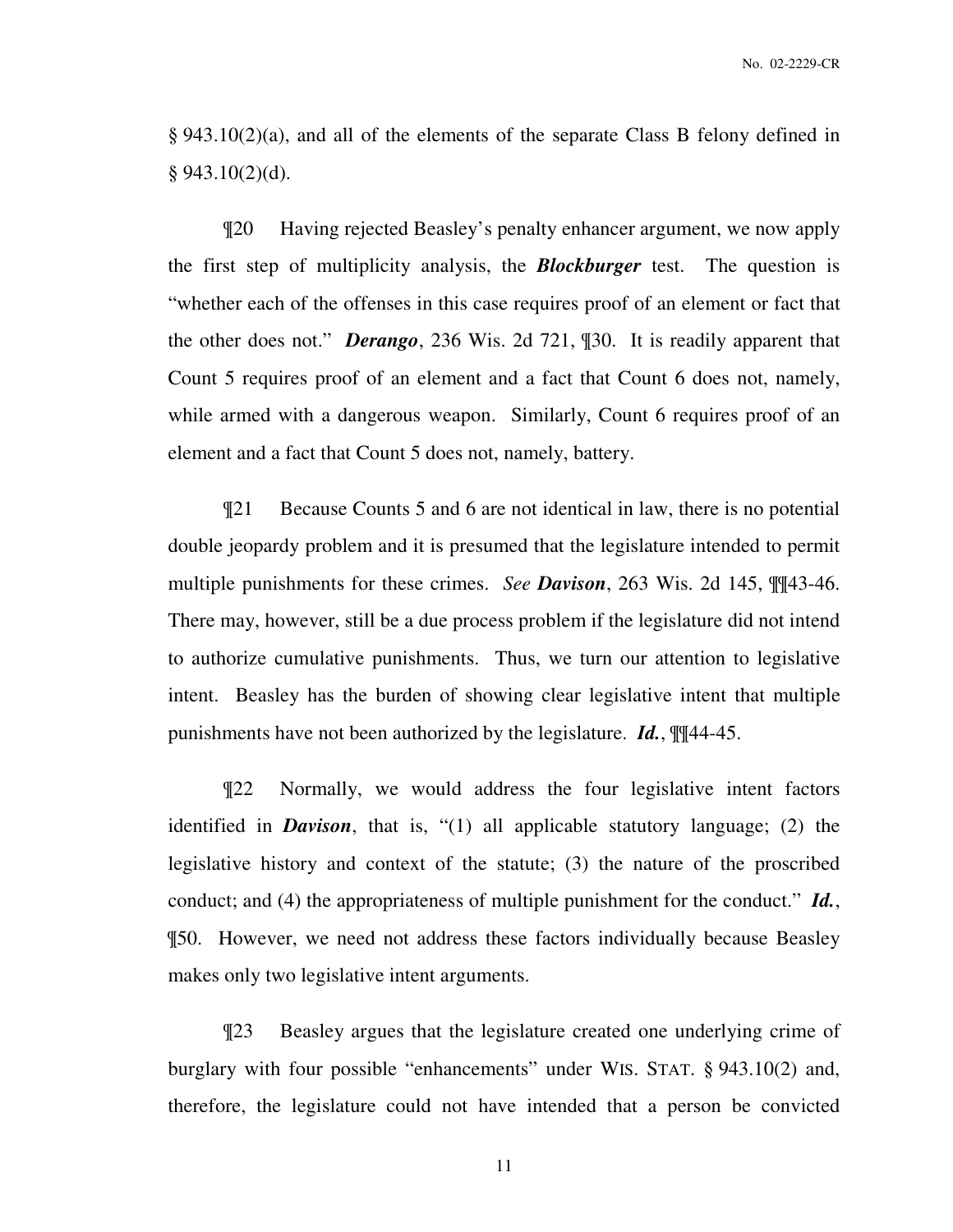multiple times for the same underlying burglary. However, we have demonstrated that this argument begins with an invalid premise. Section 943.10(2) defines individual crimes, not penalty enhancers. In fact, the clearest expression of legislative intent is the legislature's decision *not* to define the circumstances listed in the subsections of  $\S 943.10(2)$  as penalty enhancers. By defining these subsections in terms of stand-alone crimes, rather than penalty enhancers, the legislature deprived the State the ability to charge a single underlying burglary with multiple penalty enhancers relating to the aggravating circumstances listed in § 943.10(2). That is, in order to address the legislative concern represented by each subsection (i.e., an armed intruder, an intruder who arms himself or herself after entry, use of an explosive to open a depository, and battery), a defendant must be charged with multiple Class B felonies when more than one of these circumstances is present.

¶24 Beasley's only other legislative intent argument is based on language in the comment to WIS. STAT. § 343.11 in 1953 A.B. 100 (a prior version of the aggravated burglary statute), which states:

> Before a person can be convicted under this section, it is necessary to find the existence of all the elements necessary to constitute a crime under section 343.10 [currently sec. 943.10(1)], and in addition the existence of one of the aggravating factors set forth in this section.

Comment to WIS. STAT. § 343.11, 1953 A.B. 100 (codified as Laws of 1953, ch. 623 (the Criminal Code)). This language, however, does not support Beasley's legislative intent argument. To the contrary, it describes the statutory scheme in a manner consistent with our discussion rejecting Beasley's enhancer argument.

¶25 Beasley has not met his burden of showing clear legislative intent that multiple punishments were not authorized by the legislature. Our own